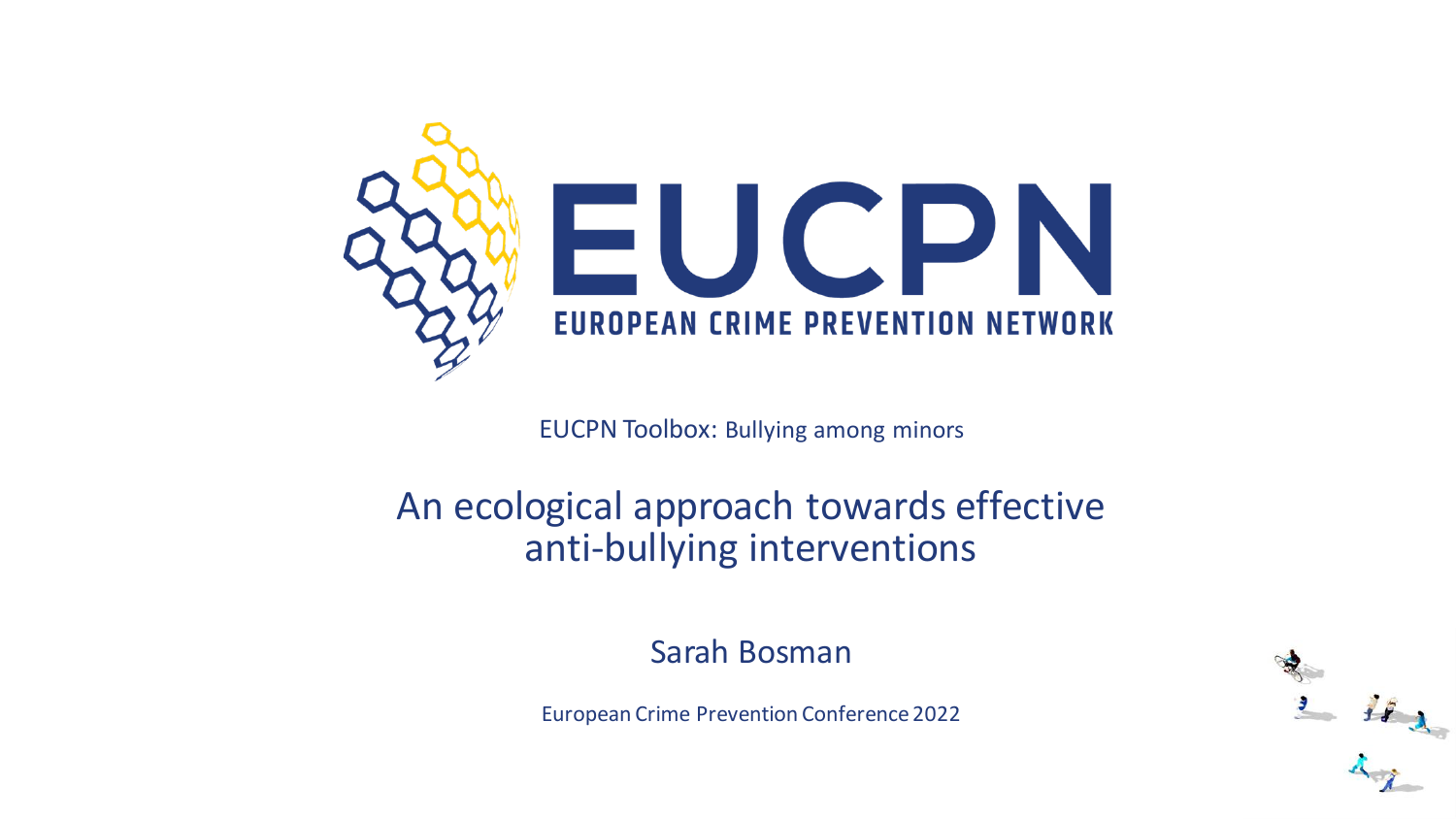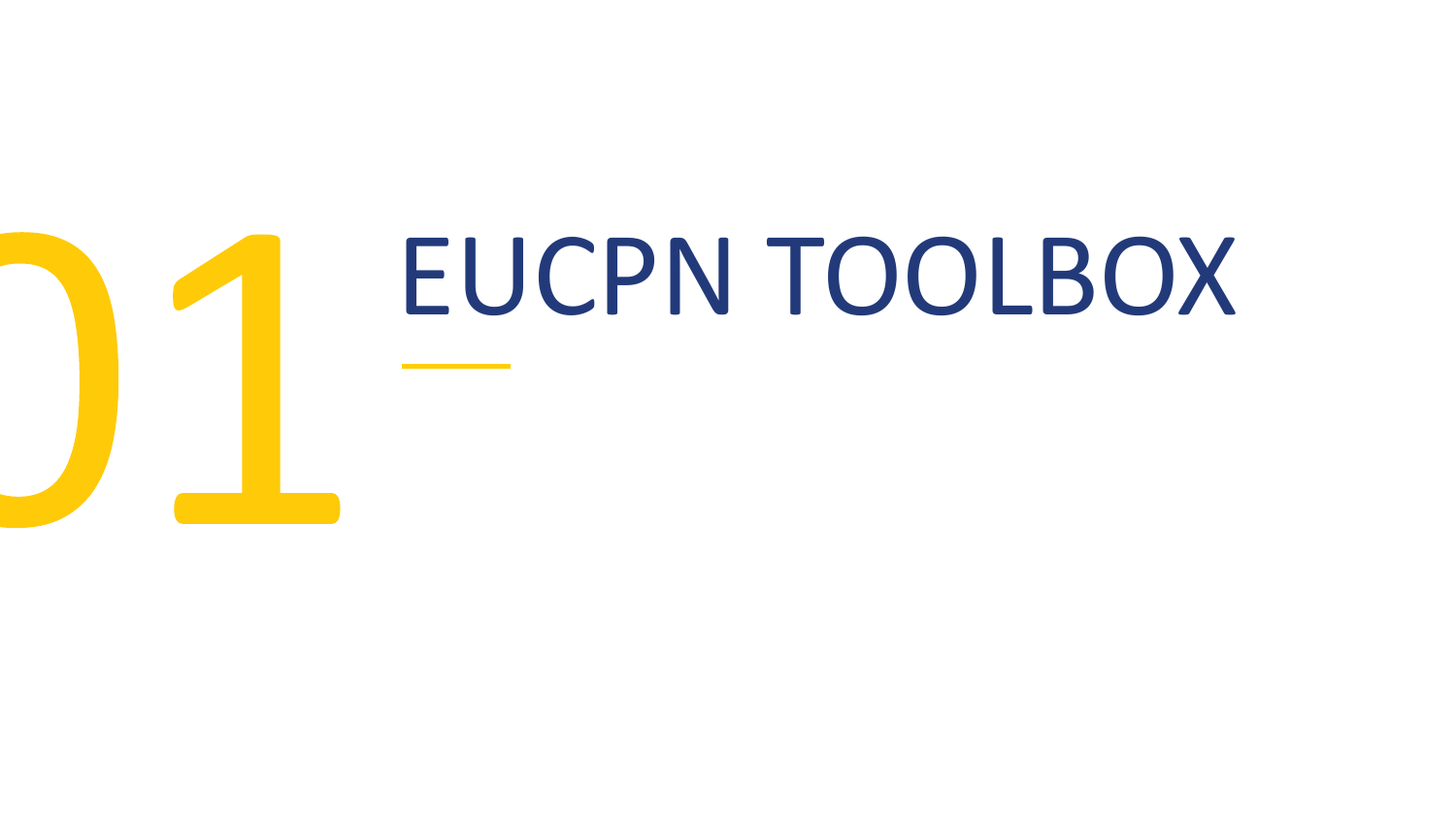#### Toolbox Slovenian Presidency 01

- The EUCPN was founded in 2001
- Aim = offer a platform to exchange information and best practices on crime prevention
- Presidencies choose topics



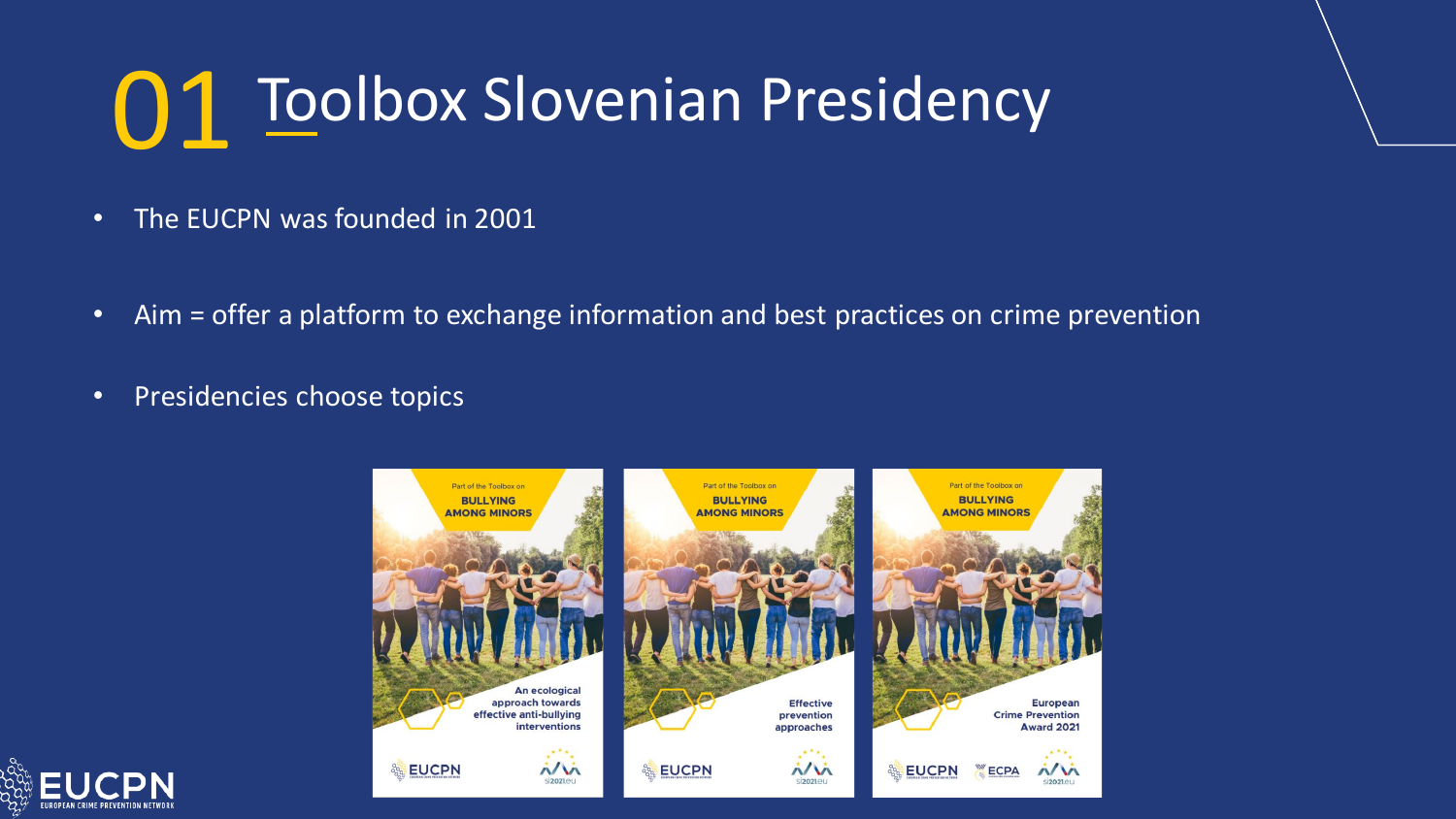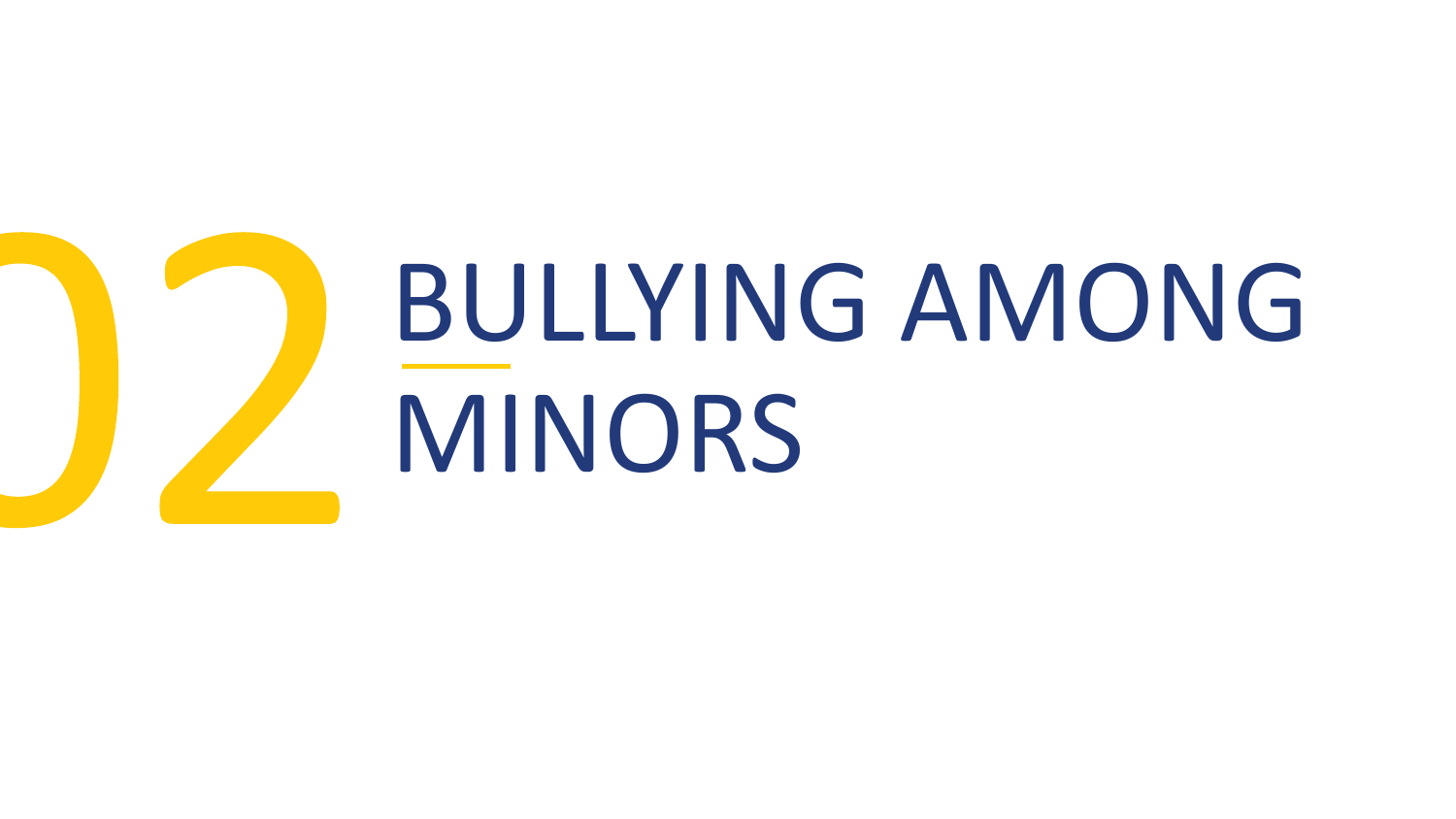| <b>Ecological framework of risk factors regarding bullying</b> |                                                                                                                                                                                                                      |
|----------------------------------------------------------------|----------------------------------------------------------------------------------------------------------------------------------------------------------------------------------------------------------------------|
| <b>Individual factors</b>                                      | Deficits in social, psychological and cognitive skills                                                                                                                                                               |
|                                                                | High levels of anxiety, stress and suicidal thoughts, having anti-social personality traits and moral disengagement;<br>$\bullet$<br>Inadequate social skills and a lack of empathy.<br>$\bullet$                    |
| <b>Family factors</b>                                          | Inadequate parenting skills                                                                                                                                                                                          |
|                                                                | Damaging parental discipline and supervision;<br>$\bullet$<br>Negative family environment;<br>$\bullet$<br>Poor child-rearing techniques;<br>$\bullet$<br>Anti-social friends or a lack of social ties.<br>$\bullet$ |
| <b>School factors</b>                                          | Negative school climate                                                                                                                                                                                              |
|                                                                | Incapable school staff;<br>$\bullet$<br>Unsafe school environment.<br>$\bullet$                                                                                                                                      |
| <b>Community factors</b>                                       | Vulnerable neighbourhoods                                                                                                                                                                                            |
|                                                                | Weak social cohesion;<br>$\bullet$<br>Low social guardianship;<br>$\bullet$<br>Too strict enforcement of rules.<br>٠                                                                                                 |

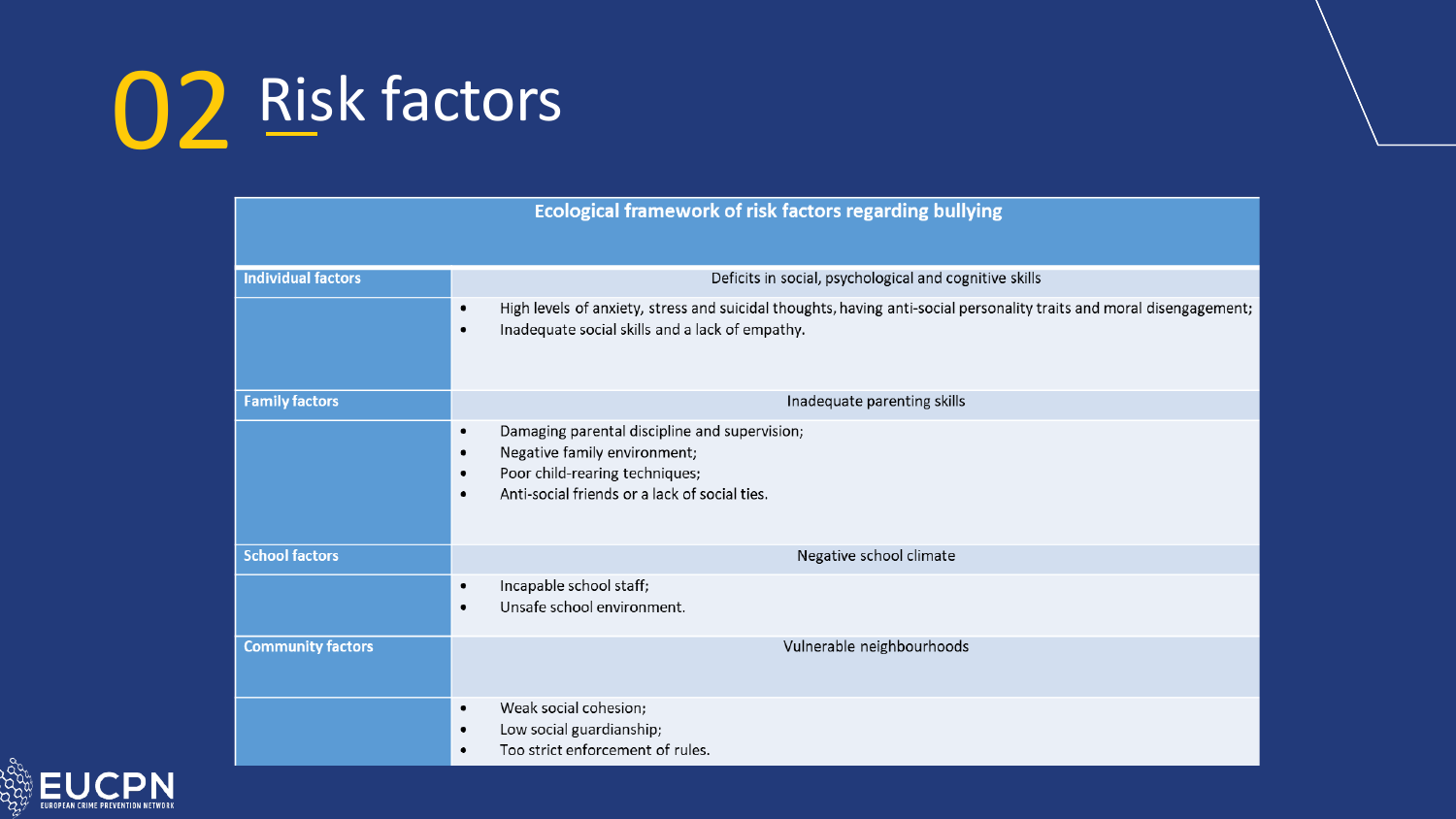| <b>Effective anti-bullying interventions</b> |                                                                                                                                                                               |
|----------------------------------------------|-------------------------------------------------------------------------------------------------------------------------------------------------------------------------------|
| <b>Individual factors</b>                    | Cognitive Behavioural Therapy (CBT)                                                                                                                                           |
|                                              | Aggression replacement therapy (ART)<br>$\bullet$<br>Reasoning and rehabilitation<br>$\bullet$<br>Moral reconation therapy<br>$\bullet$<br>Thinking for a change<br>$\bullet$ |
| <b>Family factors</b>                        | Parenting (CBT) training                                                                                                                                                      |
|                                              | Multi-Systemic-Therapy (MST)<br>$\bullet$<br>Incredible years<br>$\bullet$<br>Triple P<br>$\bullet$                                                                           |
| <b>School factors</b>                        | Whole school approach & life skills and social development programmes                                                                                                         |
|                                              | Whole school programmes (OBPP & KiVa)<br>$\bullet$<br>Life skills and social development programmes (e.g. SNAP)<br>$\bullet$<br>Role of teachers and school management<br>٠   |
| <b>Community factors</b>                     | National and multisector approach                                                                                                                                             |
|                                              | Anti-bullying policies or strategies<br>$\bullet$<br>Pro-social attitudes<br>$\bullet$                                                                                        |

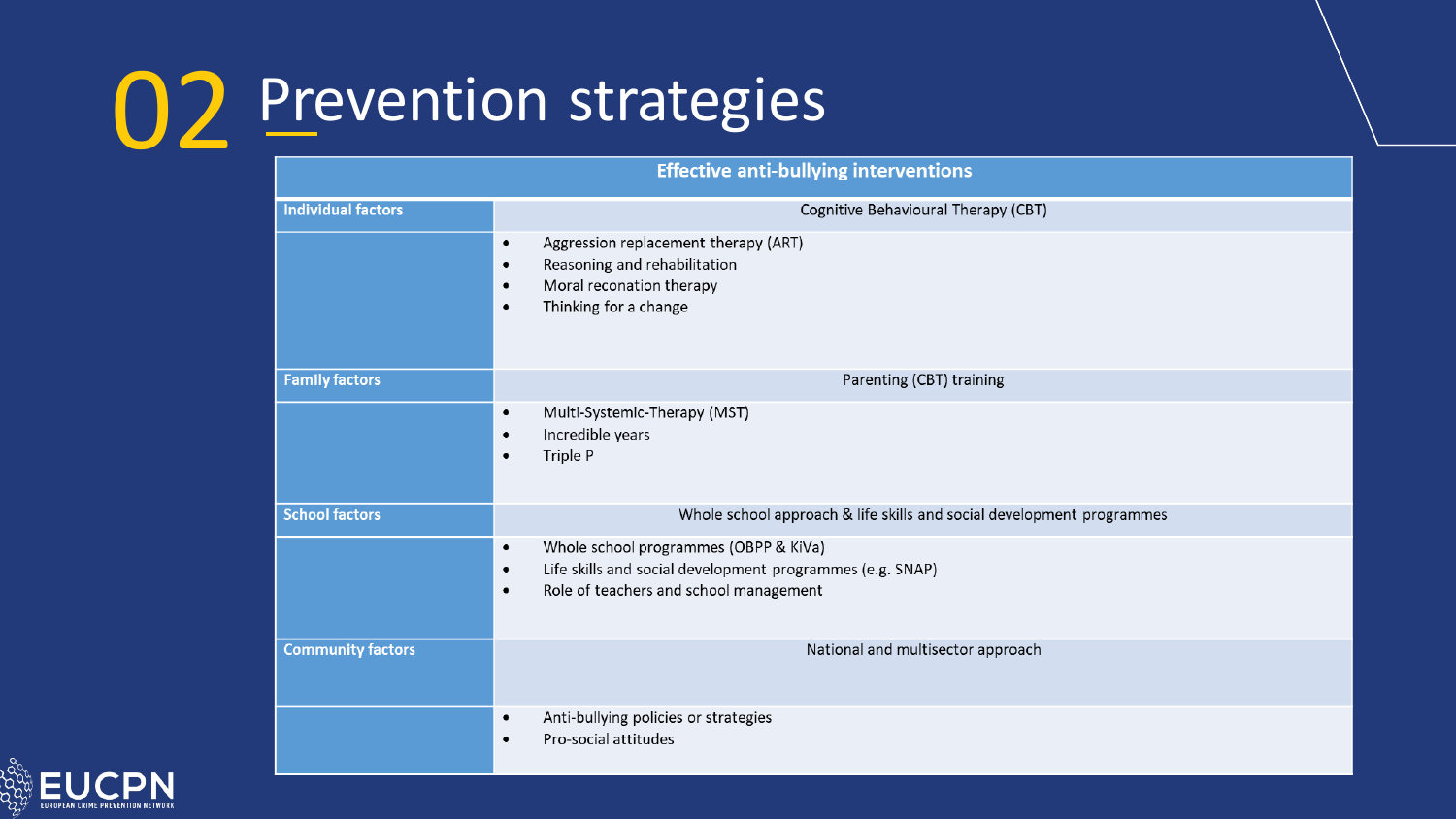- Individual level: **deficits in social, cognitive and psychological skills**
	- Higher levels of anxiety or stress
	- Inadequate social skills and a lack of empathy

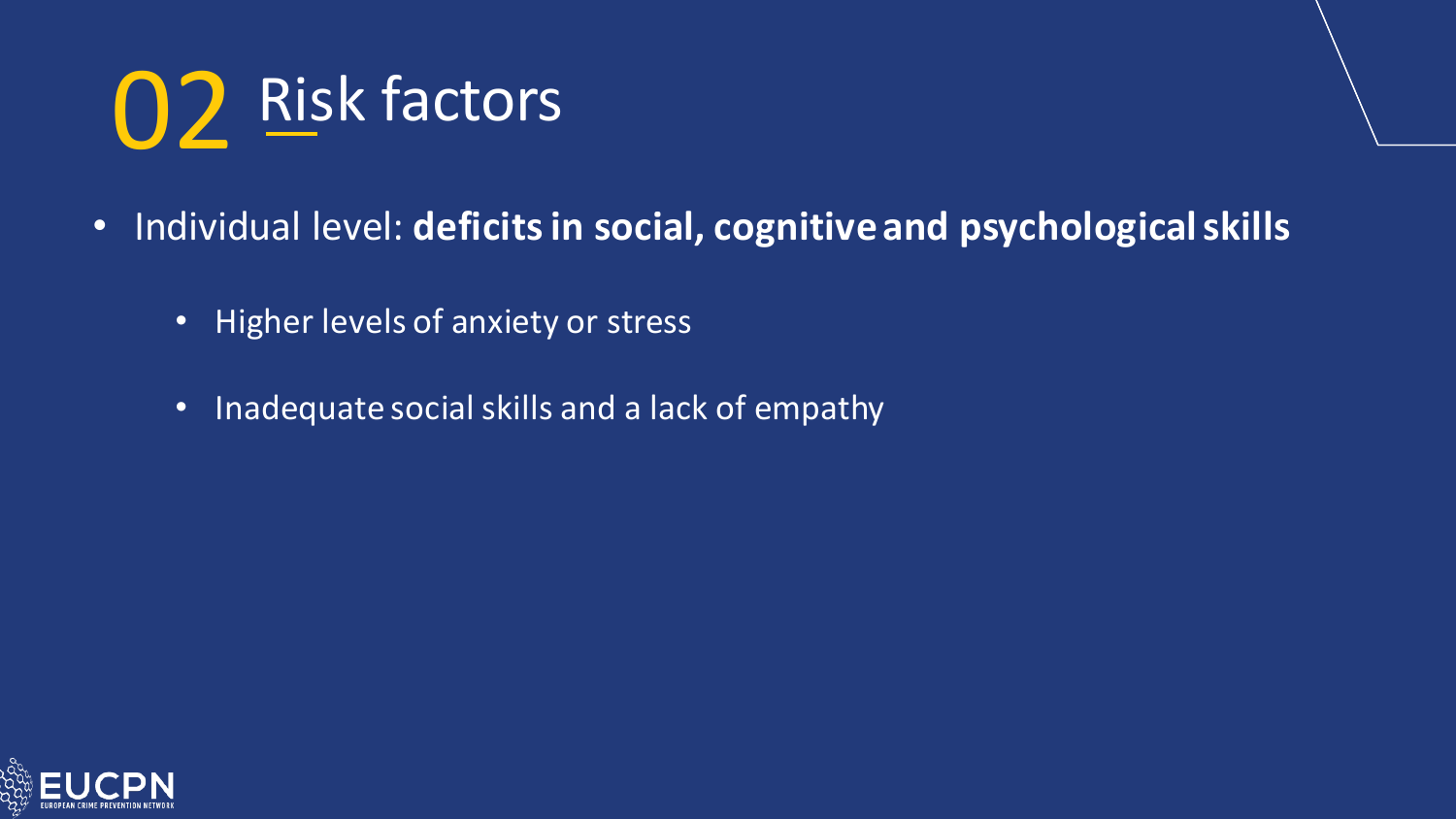- Individual level: **cognitive behavioural therapy**
	- Change or manage cognitive distortions and thought patterns
	- E.g. tendencies to be cautious, misinterpret comments as provocative, etc.

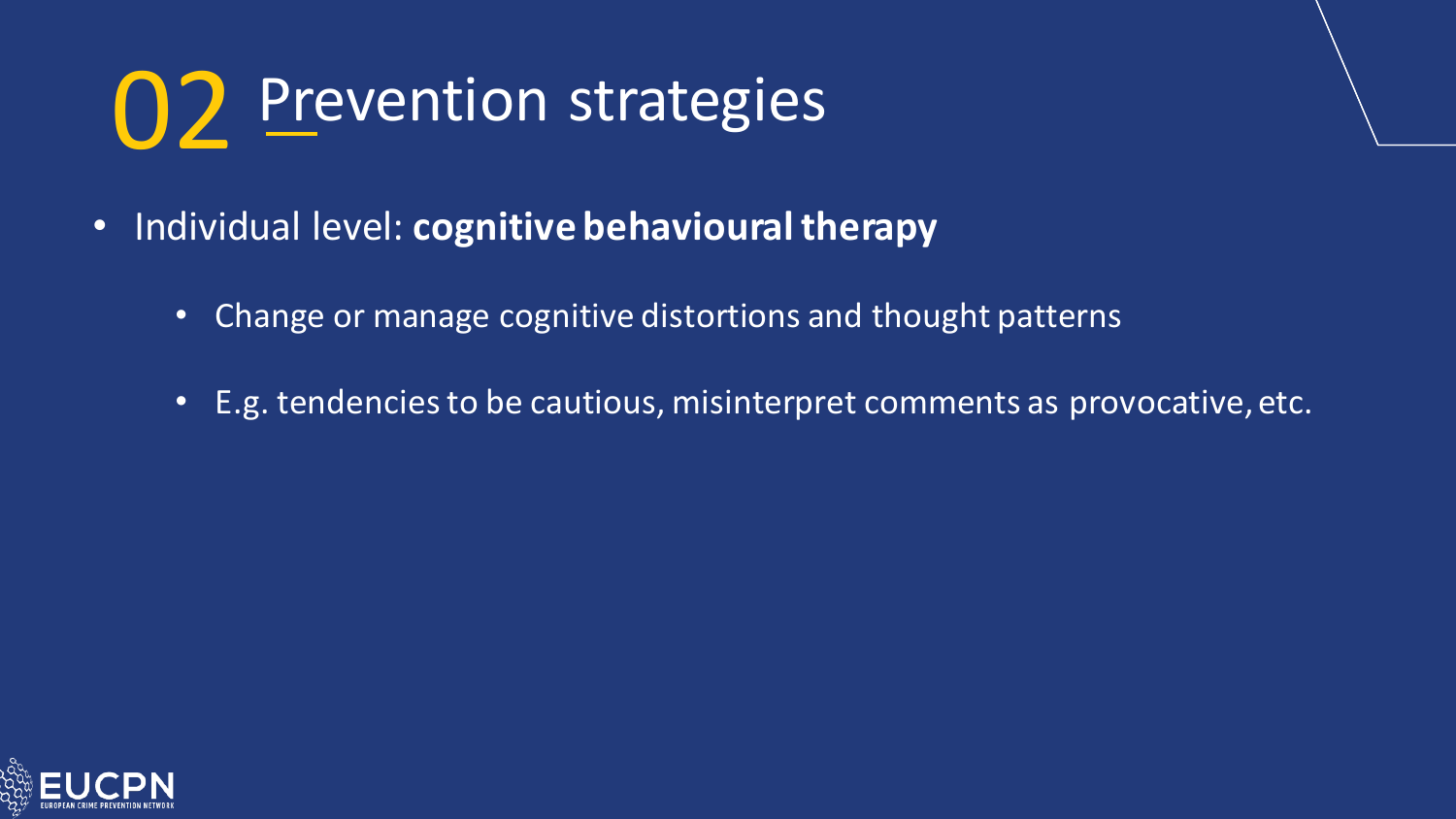- Family level: **inadequate parenting skills**
	- Damaging parental supervision
	- Negative family environment

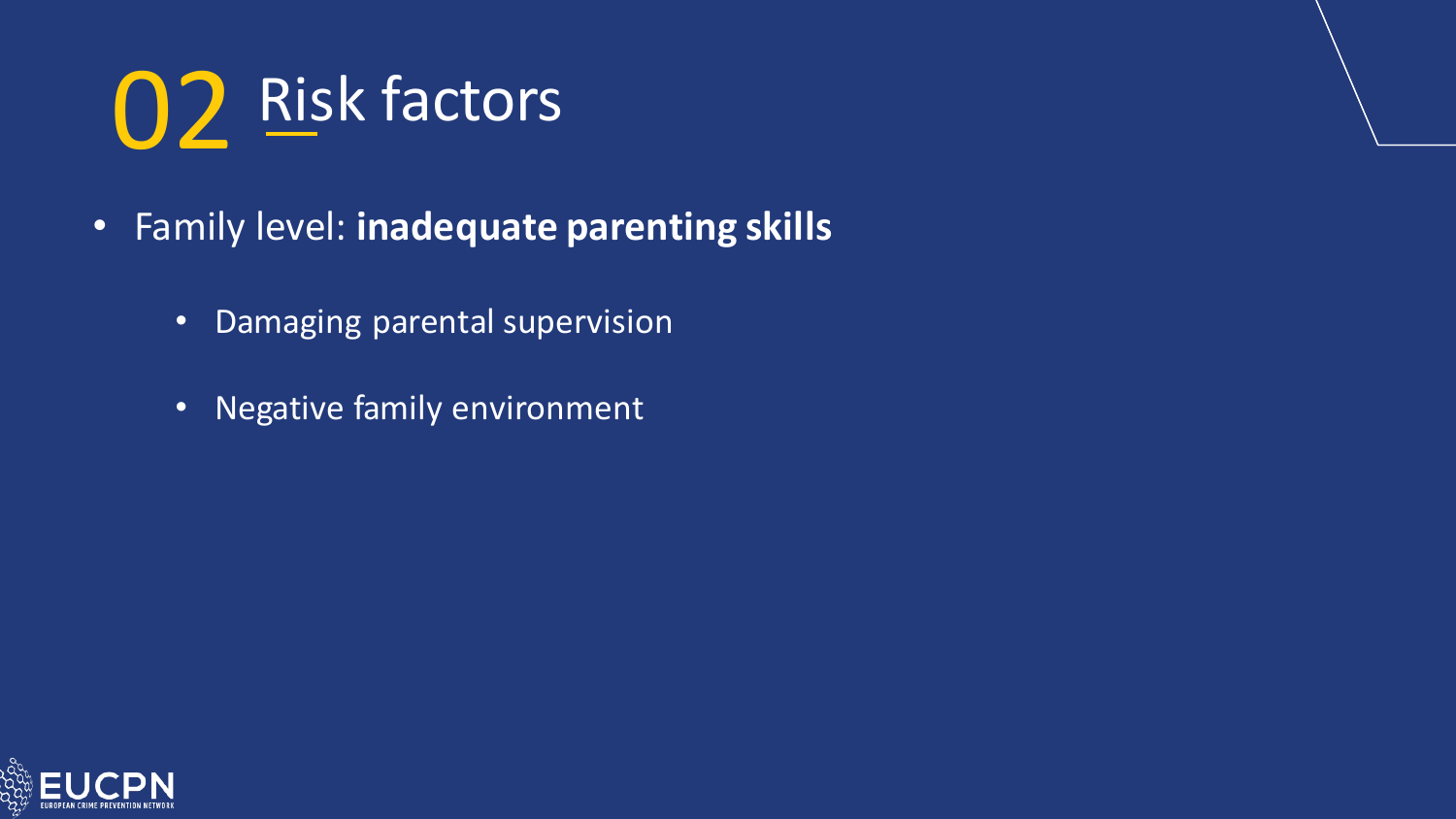- Family level: **parenting training**
	- Increase parenting skills and foster positive parent-child relationship
	- Result: stronger family bond, positive behavioural effects, stronger social ties, etc.



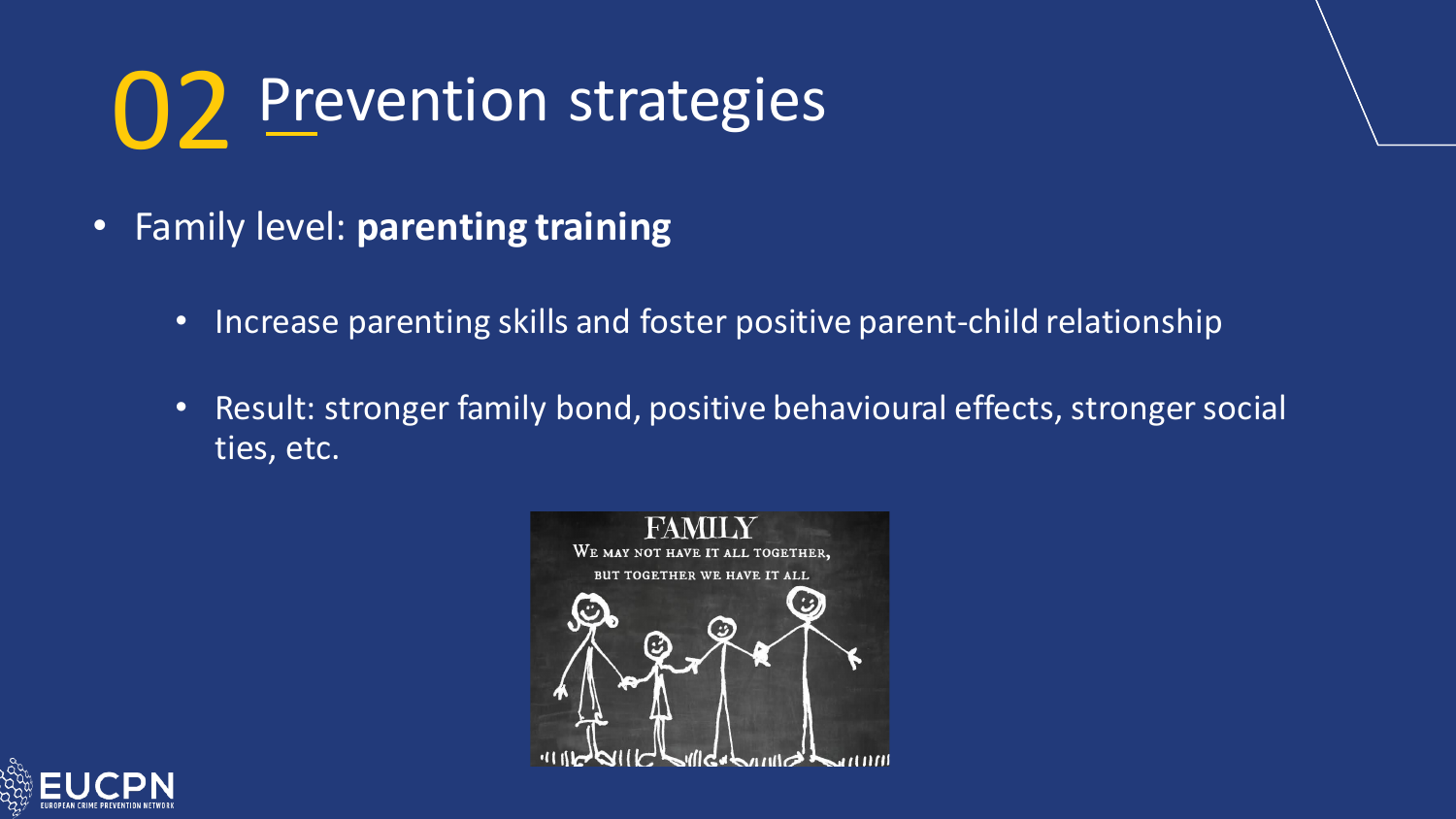- School level: **negative school climate**
	- Incapable school staff
	- Unsafe school environment

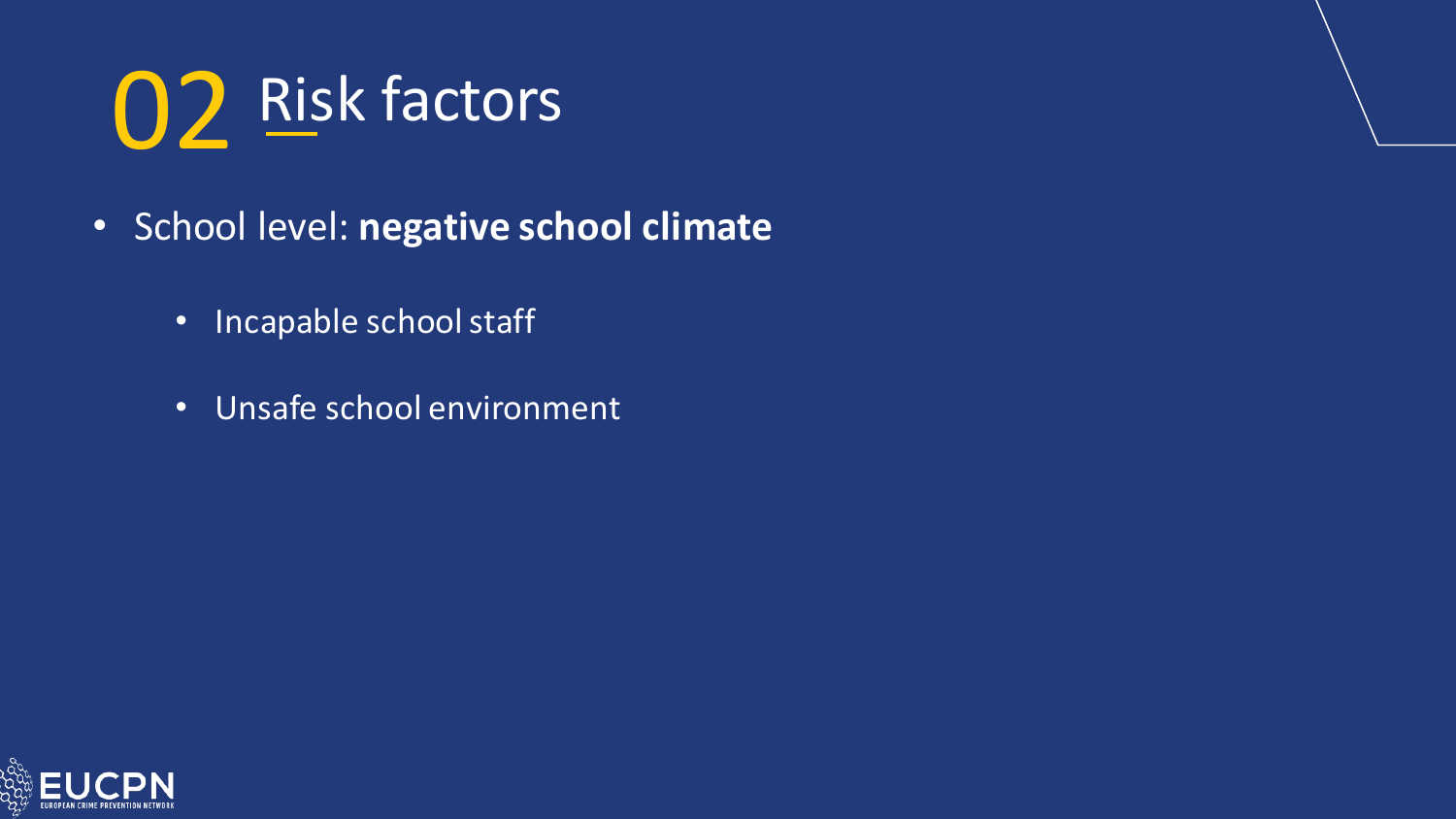- School level: **whole school approach**
	- Including all school staff
		- Qualitative education for teachers to improve their reputation
		- School management to set up reporting systems and partnerships



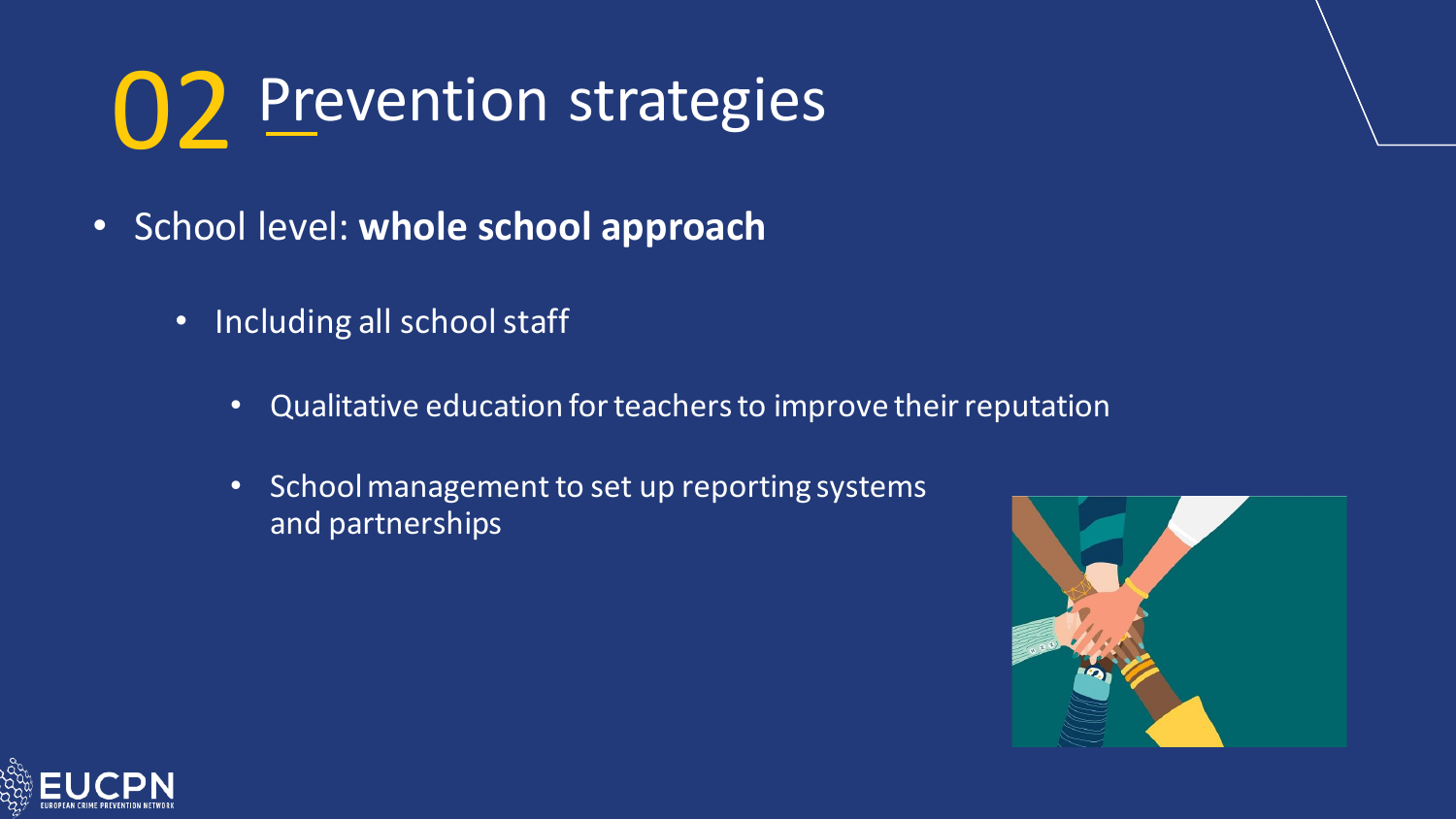- Community level: **vulnerable neighbourhoods**
	- Weak social cohesion
	- Low social guardianship

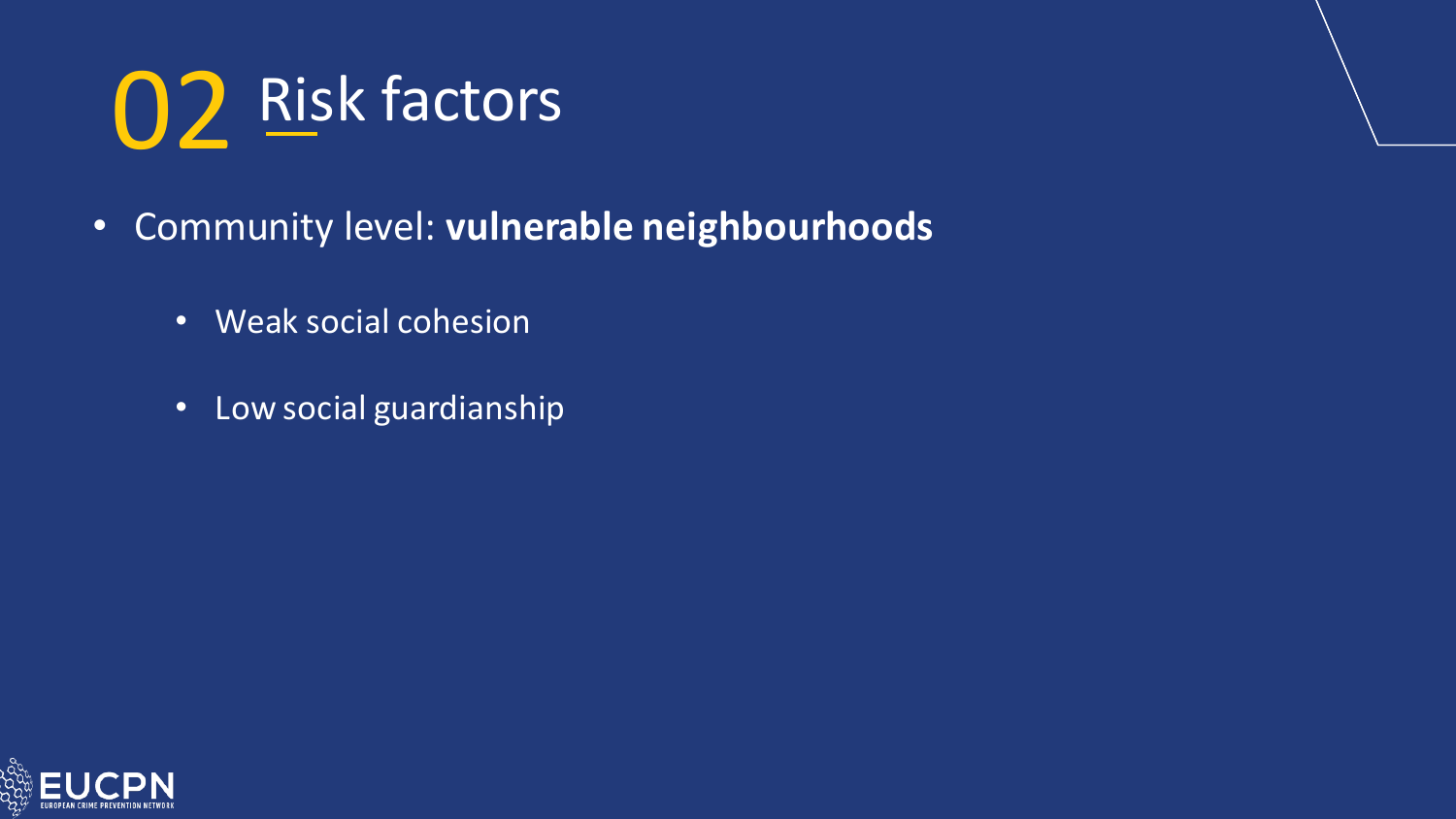- Community level: **national and multisector approach**
	- National anti-bullying strategy (general code of conduct, survey system, inspection system, etc.)